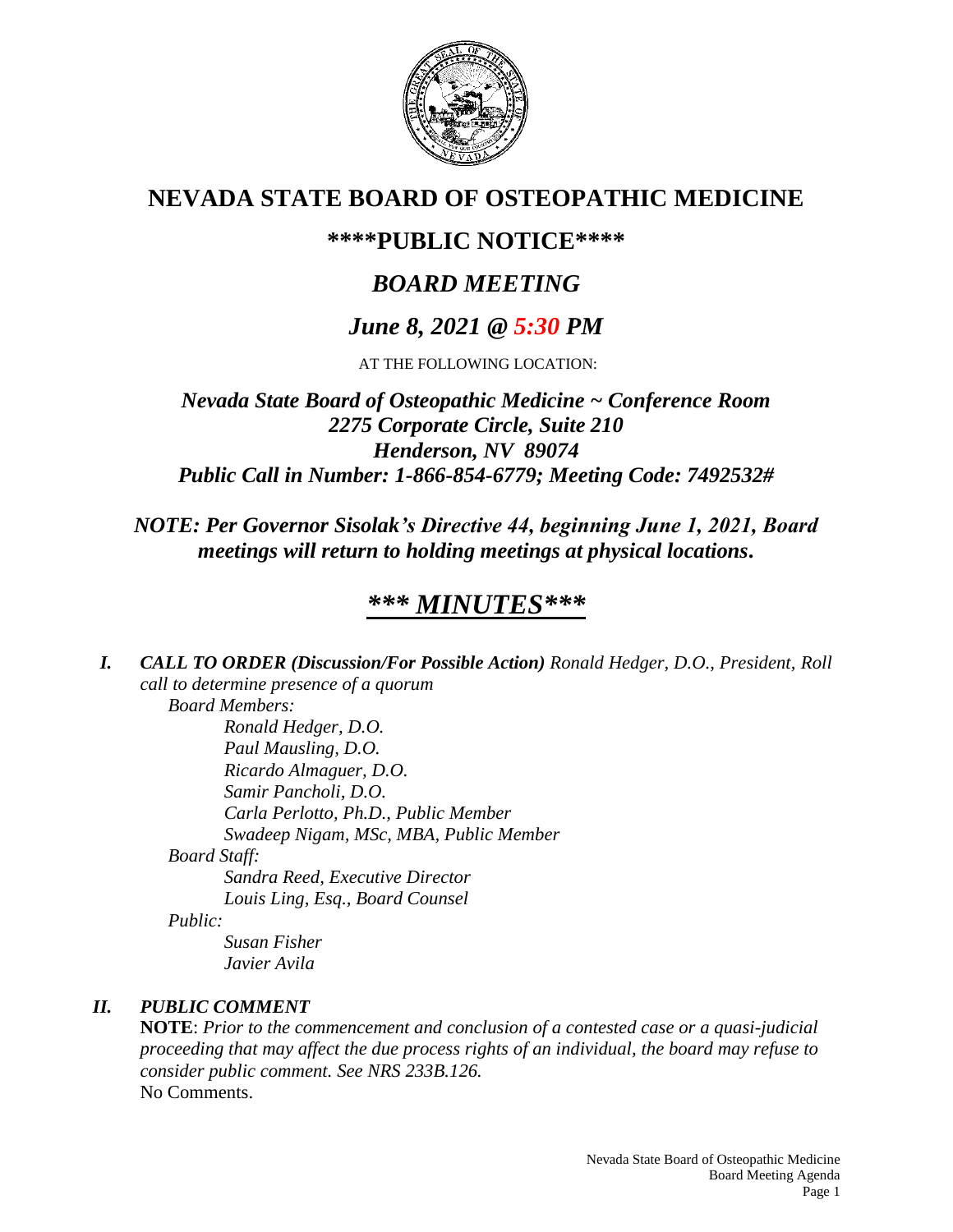*III. APPROVAL OF BOARD MEETING MINUTES FROM MAY 11, 2021 (Discussion/For Possible Action) Ronald Hedger, D.O., President* Mr. Nigam made a motion to approve the minutes from May 11, 2021; seconded by Dr. Mausling. There being no discussion, the minutes were approved by the Board.

### *IV. CONSENT AGENDA TO GRANT LICENSURE FOR OSTEOPATHIC PHYSICIANS AND PHYSICIAN ASSISTANTS (Discussion/For Possible Action) Ronald Hedger, D.O., President*

*Under this item the Board may consider the recommendations of the Executive Director and/or President/Vice President to grant licensure to the below listed applicants. The Board may remove any applicant's name from the consent motion, but may not discuss the contents of the application for licensure without the applicant present following proper notice pursuant to the open meeting law.*

### **Osteopathic Physician Name Specialty**

*Daniel Barrera, D.O. General Surgery Adam Christensen, D.O. Emergency Medicine Shilpa Gupta, D.O. Emergency Medicine Scott Habakus, D.O. Diagnostic Radiology Brad Hammon, D.O. Dermatology Daniel Heath, D.O. Anesthesiology Aaron Johnson, D.O. Emergency Medicine Michael Kirk, Jr., D.O. Internal Medicine Michelle Korn, D.O. Pediatrics Catherine Nguyen-Ward, D.O. Family Medicine Pavandeep Rakhra, D.O. Pediatrics Gretchen Schaub, D.O. Pediatrics Catherine Sears, D.O. Radiology, Diagnostic Sharis Shamirian, D.O. Internal Medicine Neil Stern, D.O. Emergency Medicine Danielle Vanderet, D.O. General Surgery Derric Whiteside, D.O. Internal Medicine David Winn, D.O. Family Medicine*

*Matthew Stamm, PA-C Ori Devera, D.O.* 

*Effective 07/01/2021 Osteopathic Physician Name Specialty Danilo Miguel Aurelio, D.O. Internal Medicine Jazzmine-Rose Baluyot, D.O. Family Medicine James Bindrup, D.O. Emergency Medicine Jason Blumberg, D.O. Family Medicine Kristian Burgess, D.O. Family Medicine Nicole Calica, D.O. Internal Medicine Rajesh Chundu, D.O. Internal Medicine Esther Davila, D.O. Family Medicine Scott Diamond, D.O. Internal Medicine Alex Dutson, D.O. Family Medicine Christopher Francis, D.O. Family Medicine Jasmine Heard, D.O. Family Medicine Derek Herkes, D.O. Emergency Medicine*

*Jeffrey Heckman, D.O. Physical Medicine/Rehabilitation*

### *Physician Assistant Supervising Physician*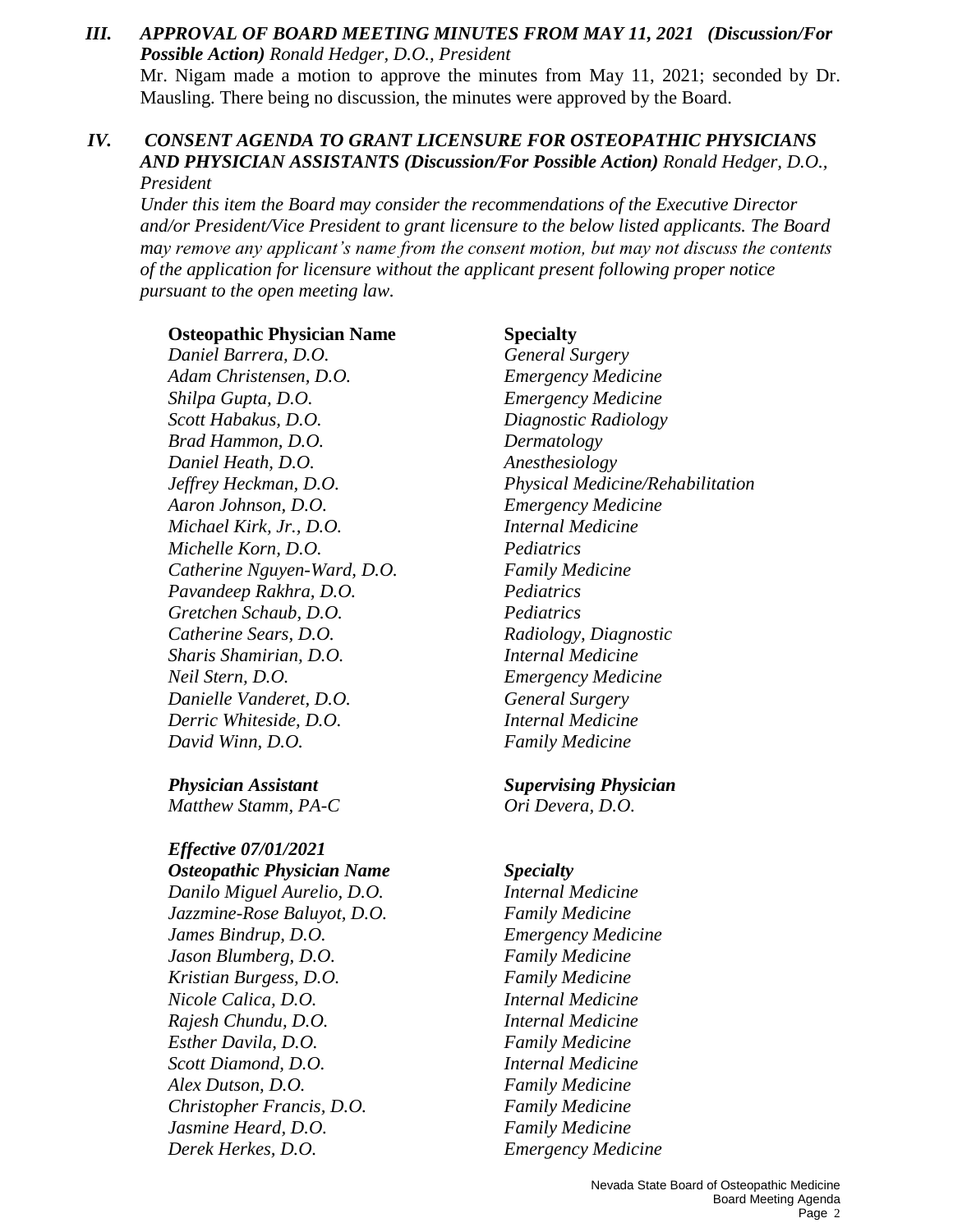*Christina Herrera, D.O. Pediatrics Pooja Rana, D.O. Internal Medicine Aurosis Reddy, D.O. Family Medicine Tiffany Sin, D.O. Emergency Medicine Jason Wong, D.O. Family Medicine*

*Effective 07/01/2021 Special Licenses NRS.633.41 James Bauman, D.O. Valley Hospital Family Medicine*

*Andrew Dickson, D.O. Nellis Family Medicine Aric Felton, D.O. Valley Hospital Neurology Haven Frazier, D.O. UNLVSOM OB/GYN Hunter Gallogly, D.O. Nellis Family Medicine Timothy Golia, Jr., D.O. UNLVSOM Pediatrics Amanda Hertzler, D.O. VHS General Surgery Edward Kim, D.O. Valley Internal Medicine Abigail Landenberger, D.O. UNR Psychiatry Ashley Maestas, D.O. UNR Psychiatry Brenner Meacham, D.O. Southern Hills Psychiatry Brett Niles, D.O. Nellis Family Medicine Lauren Olivieri, D.O. Nellis Family Medicine Jennifer Onaga, D.O. Southern Hills Psychiatry Landon Rosevear, D.O. Valley Hospital Orthopedic Tanner Souza, D.O. VHS Family Medicine Michelle Swenson, D.O. Nellis Family Medicine Paul Tran, D.O. VHS Emergency Medicine Tyler Voss-Hamrick, D.O. Southern Hills Psychiatry John Walsh, D.O. Valley Hospital Orthopedic*

*Camille de Vera, D.O. Valley Hospital Internal Medicine Jeffrey DeGrauw, D.O. Mountain View Anesthesiology Brandon Desowitz-Leibell, D.O. Mountain View Physical Medicine/Rehabilitation Dennis Do, D.O. Valley Hospital Internal Medicine Randall Funnamark, D.O. Valley Hospital Internal Medicine Colson Healy, D.O. Southern Hills Family Medicine Robert Hendry, D.O. Valley Hospital Internal Medicine Lindsey Leggett, D.O. Sunrise Health GME OB/GYN Keaton Maguire, D.O. Valley Hospital Internal Medicine Monica Makar, D.O. Valley Hospital Internal Medicine Saman Manzouri, D.O. Valley Hospital Internal Medicine Joshua Marcum, D.O. Mountain View Emergency Medicine Jace Melessa, D.O. Mountain View Anesthesiology Holly Nguyen, D.O. UNLVSOM Internal Medicine Akash Parida, D.O. UNLVSOM Internal Medicine Chloe Saba, D.O. Sunrise Health GME OB/GYN Ryan Shao, D.O. UNLVSOM Internal Medicine Adam Stroh, D.O. Sunrise Health GME Diagnostic Radiology Timothy Sugimoto, D.O. Valley Hospital Internal Medicine Louis Sulit, D.O. Valley Hospital Internal Medicine Jonathan Vann, D.O. Valley Hospital Internal Medicine Christine Vu, D.O. Valley Hospital Internal Medicine*

Mr. Nigam made a motion to approve the licensees as written; seconded by Dr. Perlotto. There being no discussion, the Board approved licensure.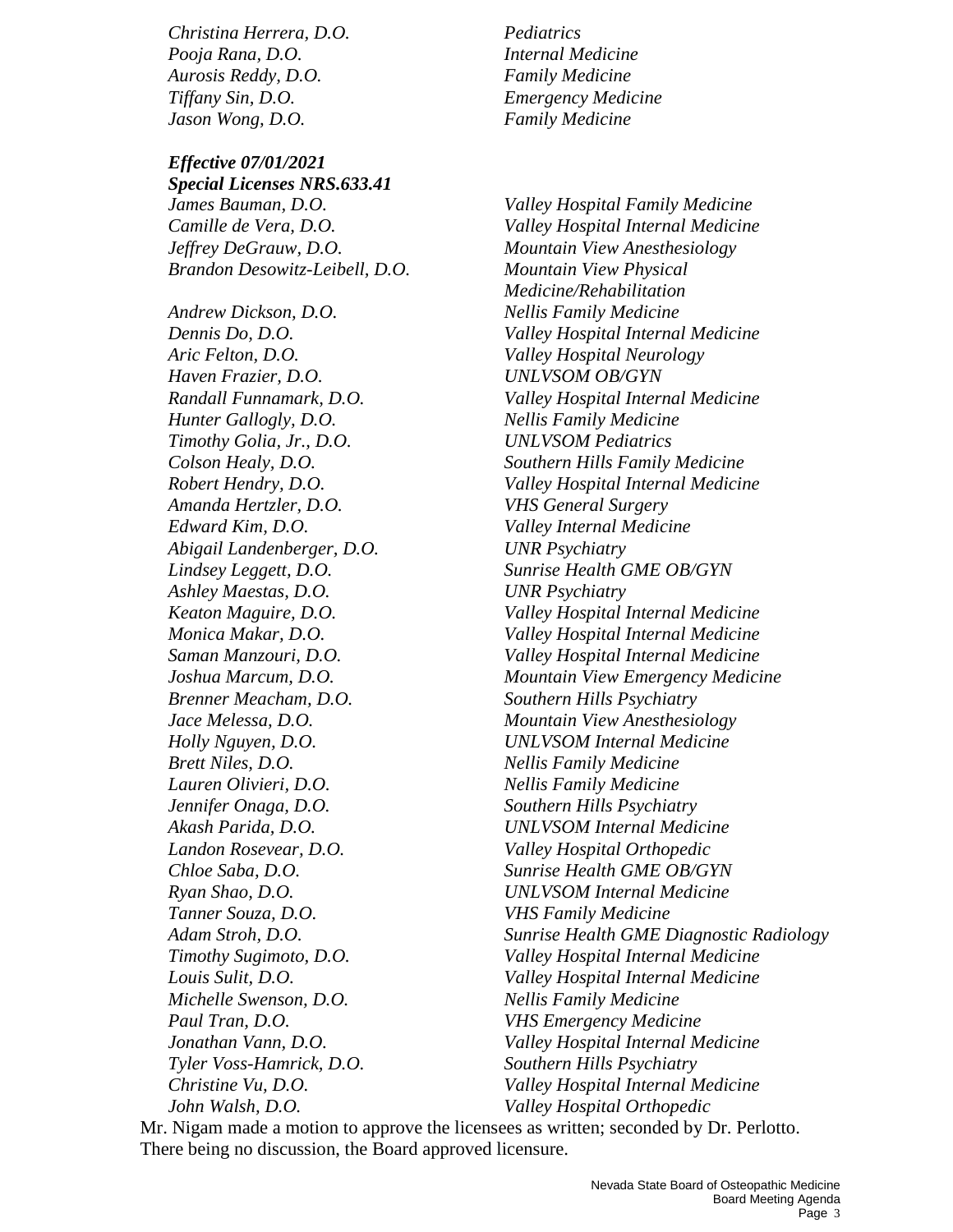*V. +CONSIDERATION OF APPLICATION AND COLLABORATING SUPERVISION AGREEMENT FOR FULL LICENSURE FOR PHYSICIAN ASSISTANT JAVIER AVILA, PA-C, (Tabled from the previous meeting-Discussion/For Possible Action/Board may go into closed session pursuant to NRS 241.030 to move to a closed session because the discussion will have to do with this applicant's character, alleged misconduct, professional competence, or similar items). Ronald Hedger, D.O., President*

Dr. Hedger asked PA Avila if he would prefer to move to a closed session. PA Avila chose to remain in open session. PA Avila explained a family emergency kept him from attending the previous Board meeting and detailed his license history with the Board. Mr. Ling described the previous settlement agreement between the Board and PA Avila when he was under Dr. Moon's supervision, and noted that PA Avila assisted with the Board's investigation into Dr. Moon. Mr. Ling added the settlement agreement was not punitive; and, all requirements were satisfied. PA Avila indicated he founded a mid-level journal club that meets bi-monthly to discuss journals and community standards of care around pain management. PA Avila is licensed with the Nevada Board of Medical Examiners and is currently working under an M.D. in the same practice where the D.O. he would be supervised by if his license is approved by the Board. Dr. Mausling made a motion to grant licensure to Javier Avila, PA-C, seconded by Dr. Perlotto. The motion was approved by the Board to license PA Avila.

*VI. +CONSIDERATION OF AND ACTION REGARDING ANNUAL BUDGET AND RESERVE POLICY, (Discussion/For Possible Action) Ronald Hedger, D.O., President* Ms. Reed noted that the Board is required to review, possibly revise and reaffirm the reserve policy annually. For the annual budget, Ms. Reed noted the Public Employees Retirement System (PERS) will implement a 0.50% contribution increase by employers. She added there was a need to hire a temporary employee to assist with clerical duties, such as filing and organizing documents, and archiving old files with the State. The cost to the Board for a temporary employee was included in the personnel section of the proposed budget. After some discussion, Mr. Nigam made a motion to approve the budget as presented, seconded by Dr. Hedger. The motion was approved by the Board.

*VII. CONSIDERATION/ACTION REGARDING PAY RECOMMENDATIONS FOR BOARD STAFF, INCLUDING ADJUSTMENTS TO THE PUBLIC EMPLOYEES RETIREMENT SYSTEM (PERS), NOTE: The Board may go into closed session pursuant to NRS 241.030 to move to a closed session because the discussion may involve a staff member's character, alleged misconduct, professional competence, or similar items (Discussion/For Possible Action) Ronald Hedger, D.O., President*

Ms. Reed explained the PERS contribution amount increase and referred to the handout included in the meeting packet. Ms. Reed noted that the number of licensees has increased, but the number of staff has not increased. Ms. Reed praised the staff, stating they all work hard and take on multiple job responsibilities. Board discussed setting a three percent (3%) COLA increase limit and a three percent (3%) merit increase limit. Dr. Hedger made a motion to set a fluctuating COLA increase with a three percent (3%) cap and a merit increase determined by the Executive Director with a three percent (3%) cap, seconded by Mr. Nigam. The motion was approved by the Board.

### *VIII. CONDUCT ANNUAL REVIEW FOR EXECUTIVE DIRECTOR, INCLUDING POTENTIAL ADJUSTMENT TO SALARY, NOTE: , The Board may not discuss the*

*Executive Director's character, alleged misconduct, professional competence, or similar items in closed session (Discussion/ForPossible Action)Ronald Hedger, D.O., President* Ms. Reed provided a self-assessment with accomplishments to the Board. Dr. Hedger noted the Board has been running well and agrees with Ms. Reed's self assessment. Dr. Perlotto agreed and added she has no complaints, as Ms. Reed does a great job. Dr. Almaguer, and